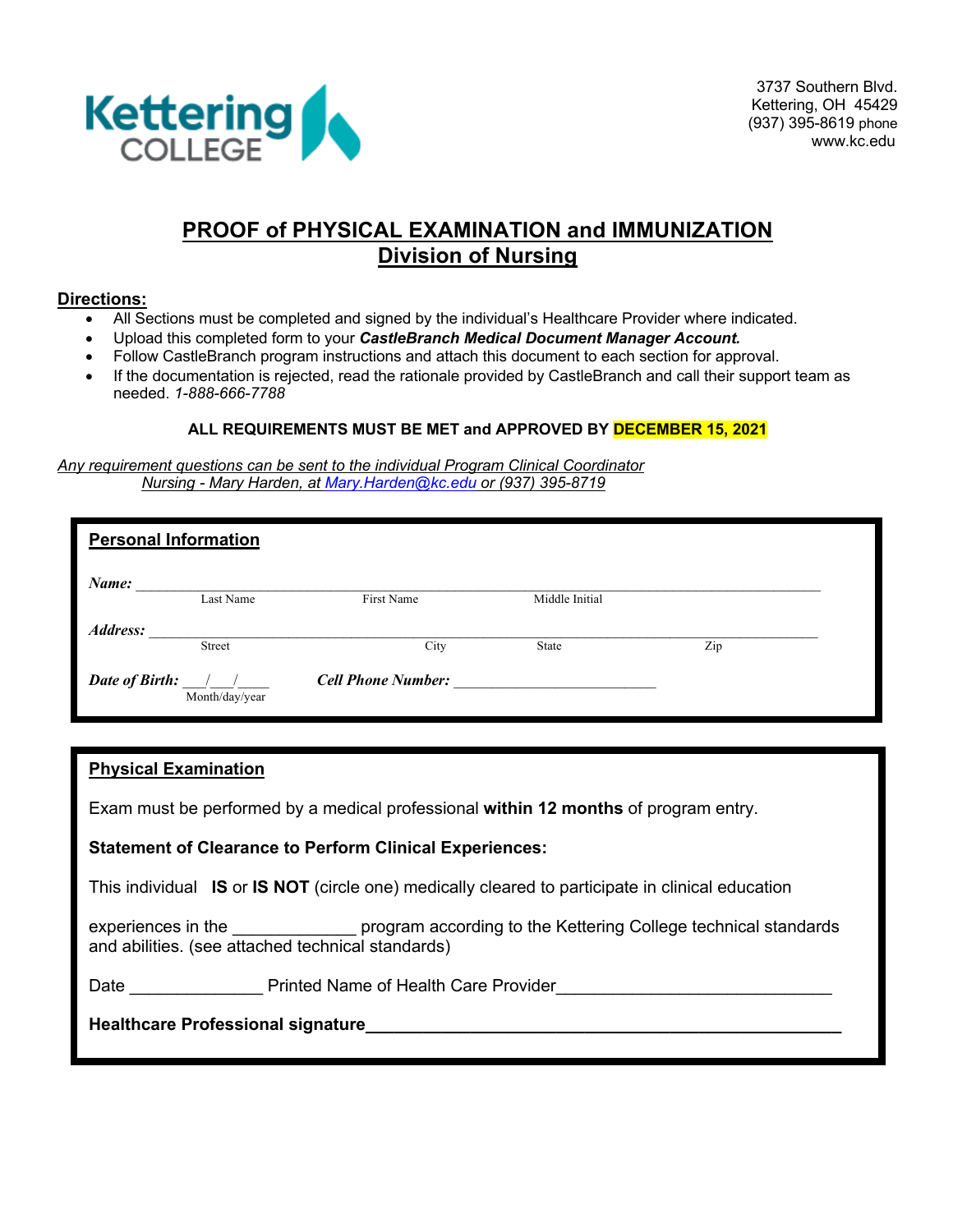## **KETTERING COLLEGE TECHNICAL STANDARDS AND ABILITIES**

Completion of the degree at Kettering College signifies the graduate is prepared for practice in his or her prospective field by meeting the technical standard requirements. Technical standards, as distinguished from academic standards, refer to the physical, cognitive, and behavioral abilities required for satisfactory completion of the curriculum. The essential required abilities include motor, sensory, communicative, intellectual, behavioral, and social aspects.

Several standards are common to all programs. These are listed below, followed by specific requirements of each program. The student must have the ability to:

- 1. Think critically, with sound judgment, emotional stability, maturity, empathy, and physical and mental stamina.
- 2. Learn and function in a wide variety of didactic and clinical settings.
- 3. Communicate effectively, both verbally and in writing, using appropriate grammar, spelling, and vocabulary.
- 4. Immediately comprehend and respond to auditory instructions or requests.
- 5. Think clearly and act calmly in stressful situations.
- 6. Perform up to a 12-hour clinical experience in a single 24-hour period.
- 7. Work cooperatively, preserving relationships with other members of the health care team.
- 8. Perform fine and gross motor skills with both hands.
- 9. Apply adequate pressure to stop bleeding.
- 10. Perform CPR.

In addition to the above criteria, nursing students must have the ability to:

- 1. Take an accurate health history and perform physical assessments using necessary sensory, auditory, and visual acuity.
- 2. Process and professionally communicate information with accuracy in a timely manner.
- 3. Understand and apply ethical standards for health care.
- 4. Demonstrate cognitive abilities necessary to master relevant content in arts, sciences and clinical courses at a level deemed appropriate by the faculty.
- 5. Demonstrate emotional stability at a level necessary to deliver professional, safe, competent care in all settings.
- 6. Assist in accomplishing safe transfer of patients from bed to chair or stretcher and return to bed.

**This side of page does not need to be uploaded to CastleBranch. For healthcare provider reference only!**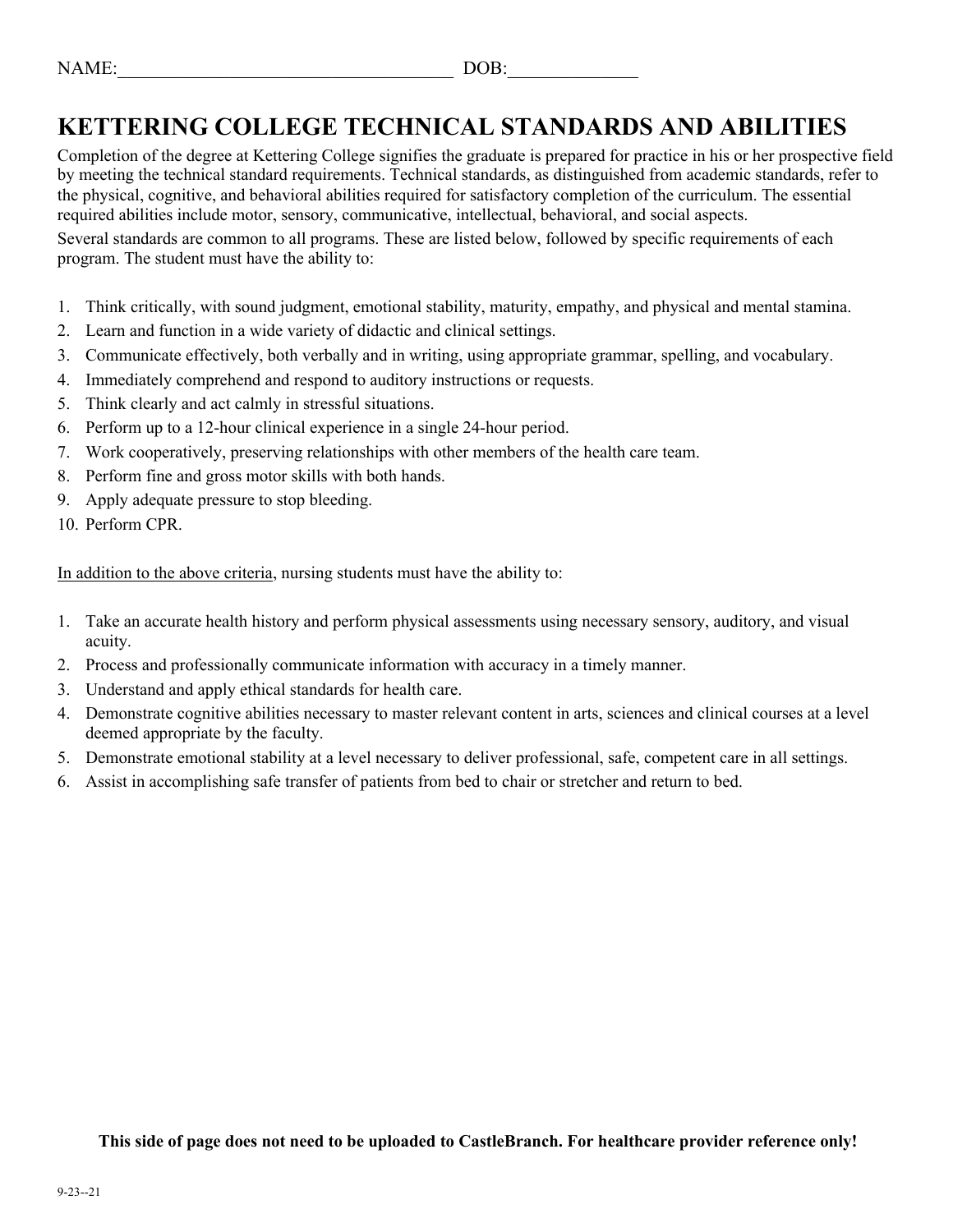## NAME:\_\_\_\_\_\_\_\_\_\_\_\_\_\_\_\_\_\_\_\_\_\_\_\_\_\_\_\_\_\_\_\_\_\_\_\_ DOB:\_\_\_\_\_\_\_\_\_\_\_\_\_\_ **Immunizations**

| Hepatitis B Vaccine – attach lab report of antibody titer<br>Series of three doses or Series of two doses                                                                                              |                                                                               |                                                       |
|--------------------------------------------------------------------------------------------------------------------------------------------------------------------------------------------------------|-------------------------------------------------------------------------------|-------------------------------------------------------|
| (Must have first dose administered by November 15, 2021)                                                                                                                                               |                                                                               |                                                       |
| *Complete only ONE: A or B                                                                                                                                                                             |                                                                               |                                                       |
| A. Engerix B, Recombivax HB Vaccine<br>Dose $#1$<br>Dose #2 $/$ $/$ (a minimum of 1 month after #1)<br>Dose #3 $/$ $/$ (a minimum of 5 months after #2)<br><b>OR</b><br>Heplisav-B® (HepB-CpG) Vaccine | <b>B.</b> Hepatitis B<br>surface<br>antibody titer<br><b>HBsAB</b> titer Date | If not immune, Booster<br><b>Vaccination Required</b> |
| Dose $#1$<br>Dose #2 $/$ $/$ (a minimum of 1 month after #1)                                                                                                                                           | Immune<br><b>OR</b><br>Not Immune                                             | <b>Booster date</b>                                   |

| Varicella (Chicken Pox) – attach lab report of antibody titer<br>Series of two doses<br>(Must have first dose administered by November 15, 2021)<br>*CHOOSE ONE: A, B, or C |                              |                             |  |  |
|-----------------------------------------------------------------------------------------------------------------------------------------------------------------------------|------------------------------|-----------------------------|--|--|
| A. 2 Varicella vaccines from any time                                                                                                                                       | <b>B.</b> Varicella antibody |                             |  |  |
| Dose $#1$                                                                                                                                                                   | (IgG) titer                  | If not immune, Booster      |  |  |
| Dose #2 $/$ $/$ (a minimum of 1 month after #1)                                                                                                                             |                              | <b>Vaccination Required</b> |  |  |
|                                                                                                                                                                             | Date of Titer                |                             |  |  |
|                                                                                                                                                                             | Immune                       | <b>Booster date</b>         |  |  |
|                                                                                                                                                                             | <b>OR</b>                    |                             |  |  |
|                                                                                                                                                                             | Not Immune                   |                             |  |  |
| C. History of disease: Date of occurrence                                                                                                                                   |                              |                             |  |  |
| Healthcare professional signature                                                                                                                                           |                              |                             |  |  |

| MMR (Measles, Mumps, Rubella) – attach lab report of antibody titer<br>Series of two doses<br>(Must have first dose administered by November 15, 2021)<br>*CHOOSE ONE: A or B |                                                        |                                                       |
|-------------------------------------------------------------------------------------------------------------------------------------------------------------------------------|--------------------------------------------------------|-------------------------------------------------------|
| A. 2 MMR vaccines from any time                                                                                                                                               | <b>B. MMR antibody</b><br>(IgG) titer<br>Date of titer |                                                       |
| Dose #2 $\overline{\qquad}$ / $\qquad$ (a minimum of 1 month after #1)                                                                                                        | $\frac{1}{2}$<br>Immune<br>OR.                         | If not immune, Booster<br><b>Vaccination Required</b> |
| Healthcare professional signature                                                                                                                                             | Not Immune                                             | Booster date $\frac{1}{\sqrt{1-\frac{1}{2}}}$         |